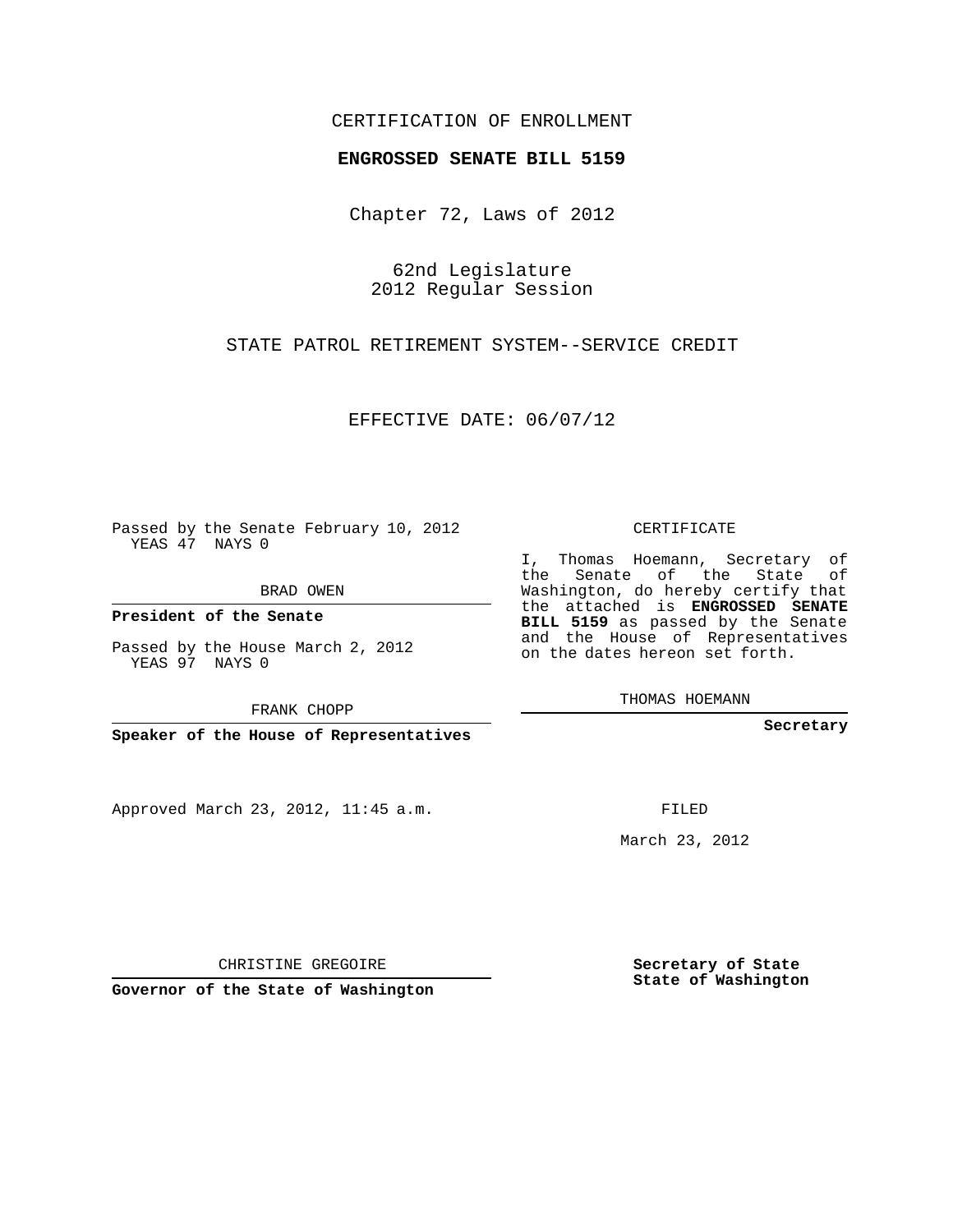## **ENGROSSED SENATE BILL 5159** \_\_\_\_\_\_\_\_\_\_\_\_\_\_\_\_\_\_\_\_\_\_\_\_\_\_\_\_\_\_\_\_\_\_\_\_\_\_\_\_\_\_\_\_\_

\_\_\_\_\_\_\_\_\_\_\_\_\_\_\_\_\_\_\_\_\_\_\_\_\_\_\_\_\_\_\_\_\_\_\_\_\_\_\_\_\_\_\_\_\_

Passed Legislature - 2012 Regular Session

## **State of Washington 62nd Legislature 2012 Regular Session**

**By** Senators Schoesler, Conway, Fain, Holmquist Newbry, Carrell, Murray, Becker, Haugen, Hobbs, Pridemore, Rockefeller, Roach, McAuliffe, and Kilmer; by request of Select Committee on Pension Policy

Read first time 01/17/11. Referred to Committee on Transportation.

 AN ACT Relating to transferring service credit and contributions into the Washington state patrol retirement system by members who served as commercial vehicle enforcement officers and communications officers and then became commissioned troopers in the Washington state patrol; and adding a new section to chapter 41.40 RCW.

BE IT ENACTED BY THE LEGISLATURE OF THE STATE OF WASHINGTON:

 NEW SECTION. **Sec. 1.** A new section is added to chapter 41.40 RCW under the subchapter heading "plan 2" to read as follows:

 (1) Active members of the Washington state patrol retirement system who have previously established service credit in the public employees' retirement system plan 2 while employed in the state patrol as either (a) a commercial vehicle enforcement officer who then became a commissioned officer on or before July 16, 2000, or (b) a communications officer who then became a commissioned officer, have the following options:

 (i) Remain a member of the public employees' retirement system; or (ii) Transfer service credit earned under the retirement system as a communications officer or commercial vehicle enforcement officer to the Washington state patrol retirement system by making an irrevocable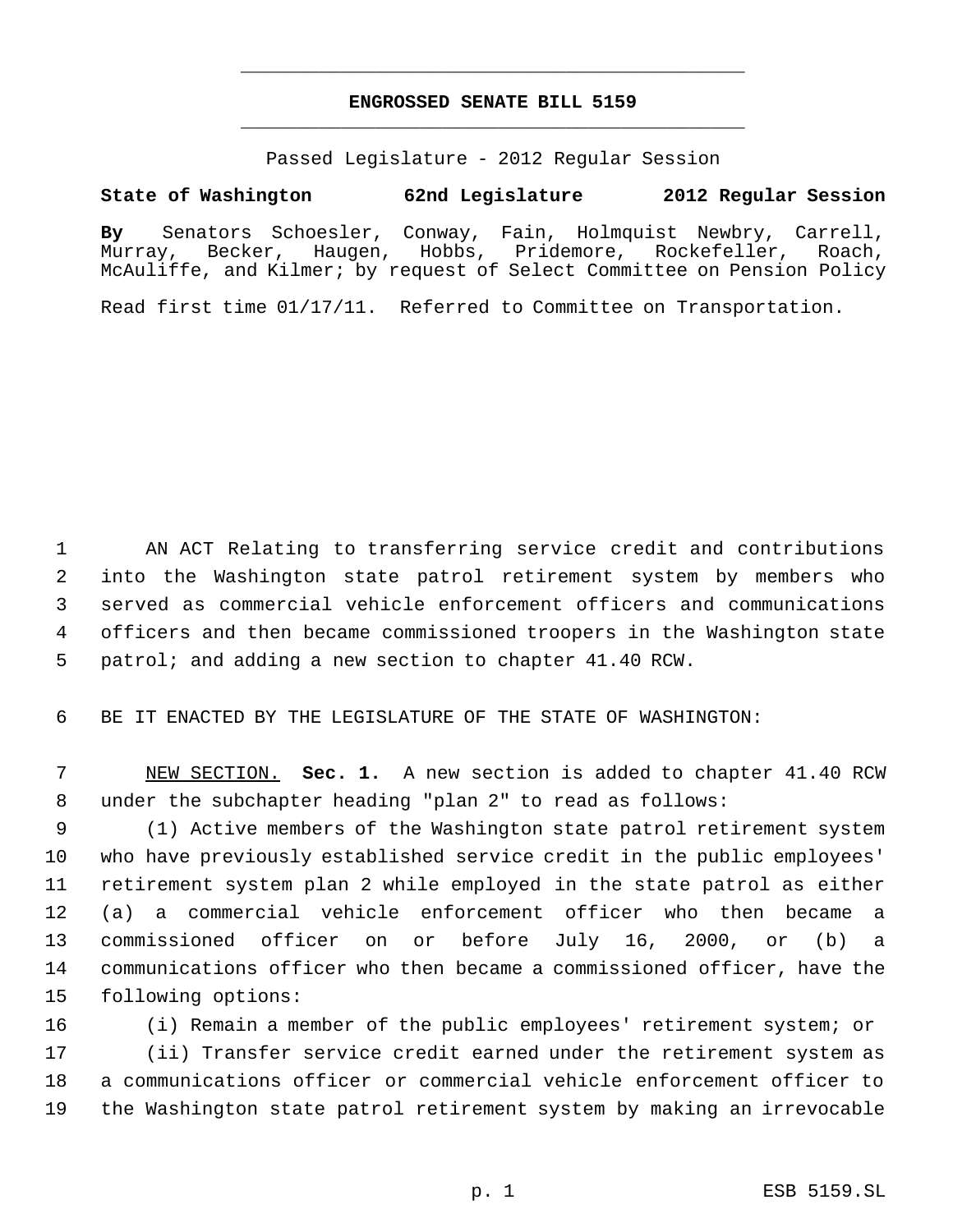choice filed in writing with the department of retirement systems within one year of the department's announcement of the ability to make such a transfer.

 (2)(a) Any commissioned officer choosing to transfer under this section shall have transferred from the retirement system to the Washington state patrol retirement system:

 (i) All the employee's applicable accumulated contributions plus interest, and an equal amount of employer contributions attributed to that employee; and

 (ii) All applicable months of service as a communications officer or commercial vehicle enforcement officer credited to the employee under this chapter as though that service was rendered as a member of the Washington state patrol retirement system.

(b) For the applicable period of service, the employee shall pay:

 (i) The difference between the contributions the employee paid to the retirement system and the contributions that would have been paid by the employee had the employee been a member of the Washington state patrol retirement system, plus interest as determined by the director. This payment shall be made no later than December 31, 2019, or the date 20 of retirement, whichever comes first;

 (ii) The difference between the employer contributions paid to the public employees' retirement system, and the employer contributions that would have been payable to the Washington state patrol retirement system; and

 (iii) An amount sufficient to ensure that the funding status of the Washington state patrol retirement system will not change due to this transfer.

 (c) If the payment required by this subsection is not paid in full by the deadline, the transferred service credit shall not be used to determine eligibility for benefits nor to calculate benefits under the Washington state patrol retirement system. In such a case, the employee's accumulated contributions plus interest transferred under this subsection, and any payments made under this subsection, shall be refunded to the employee. The employer shall be entitled to a credit for the employer contributions transferred under this subsection.

 (d) An individual who transfers service credit and contributions under this subsection is permanently excluded from the public